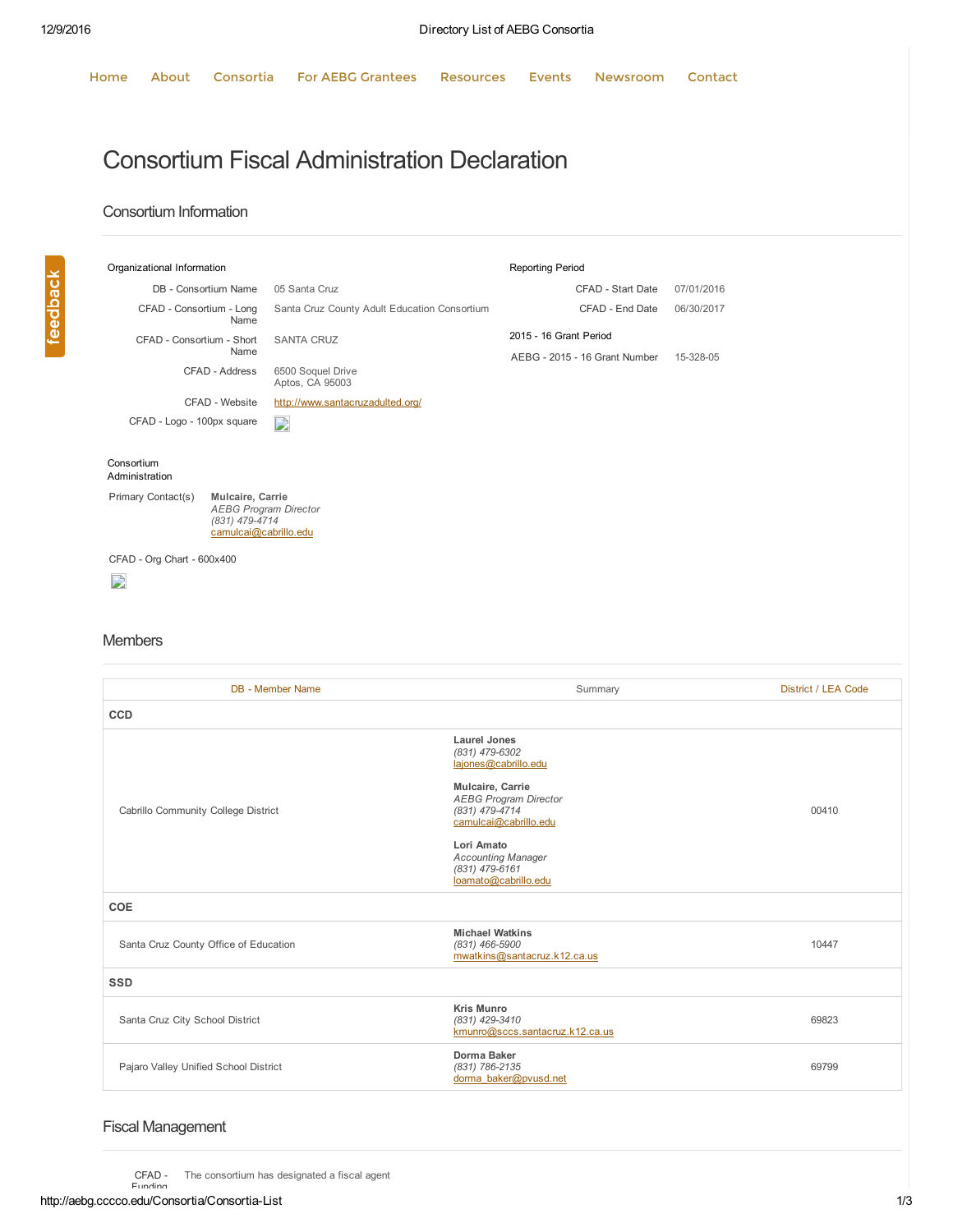#### Funding Channel  $CFAD$ .

Rationale

#### 12/9/2016 Directory List of AEBG Consortia

The Santa Cruz Adult Education Consortia has decided to stay with the same fiscal structure based on the decision that the grant is in the first year of its two-year block cycle and to change the fiscal agent at this point would remove the stability set into place and being maintained. Cabrillo has a demonstrated history and has a process in place already for distributing funds to Consortium members on the previous AB86 grant. In addition, Cabrillo has a proven success record of being a responsible fiscal agent on other state grants. Furthermore, the Consortia still needs more information before it feels comfortable changing the fiscal agent or moving to an alternative funding model halfway through its grant cycle. It has been discussed that it would be in the best interest of the Consortia to maintain stability in keeping Cabrillo as the fiscal agent while Watsonville/Aptos Adult Education and Santa Cruz City Schools are in the process of merging and becoming one entity for the Adult School programs. While the two Adult Schools are becoming one LEA and the AEBG grant is in the process of moving from planning to implementation, the board has agreed to continue on with Cabrillo as the fiscal agent for the 2016 2017 fiscal year. A relationship and pattern has already been established within the four consortium entities as they continue to seek to implement AEBG consortium funds and come up to speed on clarification of state requirements, legislative mandates, and reporting. A routine process for receiving and distributing funds is crucial for this Consortia at this point, as it is still adjusting and coming up to speed with other areas of the grant. At the April 25, 2015 Santa Cruz Adult Education Consortium Board Meeting the Board decided on keeping Cabrillo Community College District as the fiscal agent for 2016-2017 with the MOU's turning to a pass thru model contract, and the consortia would look at direct funding for the upcoming year, and have more time to prepare and come to a more conscientious decision as a consortia.

Approach The fiscal agent for the Consortia will continue to be the Cabrillo Community College District, and the funding mechanism being used to allocate the money to the different educational entities will done through a "pass-through" contract. As Cabrillo being the fiscal agent the pass through agreement allows for blanket purchase orders to be put into place with the other Consortia members involved who are receiving funds from this grant. Following a similar fiscal agent model being used on another grant at Cabrillo, the funding would be allocated in rounds of payments. To further clarify this modal is an allocation model and not a reimbursement modal. The schools/programs receiving the allocations can use the money in accordance to the ruling given by the Consortium Board and in compliance and accordance guidelines and regulations pertaining to the AB 104 legislation; along with local, state, and federal laws. In terms of rolling up grant expenditures to certify and report to the State, the Consortium members receiving these funds would need to provide and certify a summary of financial information with detailed backup to the fiscal agent by an established date prior to the bi-annual close out. Each entity would certify their own fiscal information, along with providing a programmatic narrative to the fiscal agent. It should also be noted that the consortium members are responsible for maintaining financial records and backups for possible future audits. The fiscal agent will then roll up member expenditures and certify the report.

| Certifying  | Amato. |
|-------------|--------|
| Official /  |        |
| Coordinator |        |

**Certifying** Official / Coordinator's [loamato@cabrillo.edu](mailto:loamato@cabrillo.edu)

Lori

Email

## Allocation Schedule

| 15-16 AEBG Funds                   | 16-17 AEBG Funds |                                    |             |
|------------------------------------|------------------|------------------------------------|-------------|
| FIN - TTL AEBG Funds - 15-16       | \$3.218.133      | FIN - TTL AEBG Funds - 16-17       | \$3.249.166 |
| CFAD 15 - 16 Member<br>Allocations | \$3,218,133      | CFAD 16 - 17 Member<br>Allocations | \$3,249,166 |

### **Members**

| <b>DB</b> - Member Name               | FIN - MEMBER ALLOCATION (15-16) | FIN - TTL MEMBER ALLOCATION (16-17) |
|---------------------------------------|---------------------------------|-------------------------------------|
| Santa Cruz City School District       | \$720.794                       | \$736,310                           |
| Pajaro Valley Unified School District | \$2,119,081                     | \$2,134,598                         |
| Santa Cruz County Office of Education | \$0                             | \$0                                 |
| Cabrillo Community College District   | \$378.258                       | \$378,258                           |
| <b>Grand Total</b>                    | \$3,218,133                     | \$3,249,166                         |

CFAD

Funding **Changes** There was a one time transfer use of Professional Development funds used in 2015-2016 to PVUSD. These Professional Development funds were not going to be used in the fiscal 2015-2016 fiscal year, and with PVUSD facing a deficit the Consortia agreed to use these funds in a one time use. The Santa Cruz<br>Adult Education Consortium Board in agreement agreed to give these f the Professional Development funds in order to meet the annual plan set forth by the SCAEC. In addition, instead of taking the maximum 5% percent fiscal agent fee, Cabrillo Community College District will take a 3% fiscal agent fee off the total grant, and there was as slight increase to the cost of the budget to meet these needs. The fiscal agent had been given prior approval of receiving the full 5% (board decision December 2015), however after looking at costs, the college came down to a 3% fiscal agent fee.

Consensus and Approval Process

The consensus and approval of a distribution of schedule pursuant to Section 84913 came from the formation of the working groups who looked at the performance outcomes along with the allowable uses for the grant, while simultaneously looking at building pathways between the different entities involved<br>to looking at ways to expanding and maintaining a level of capacit review the work plans and see what was allowable and what needed immediate attention; while still seeing how it fit within the threeyear and annual plan.

#### Other Rules and Procedures